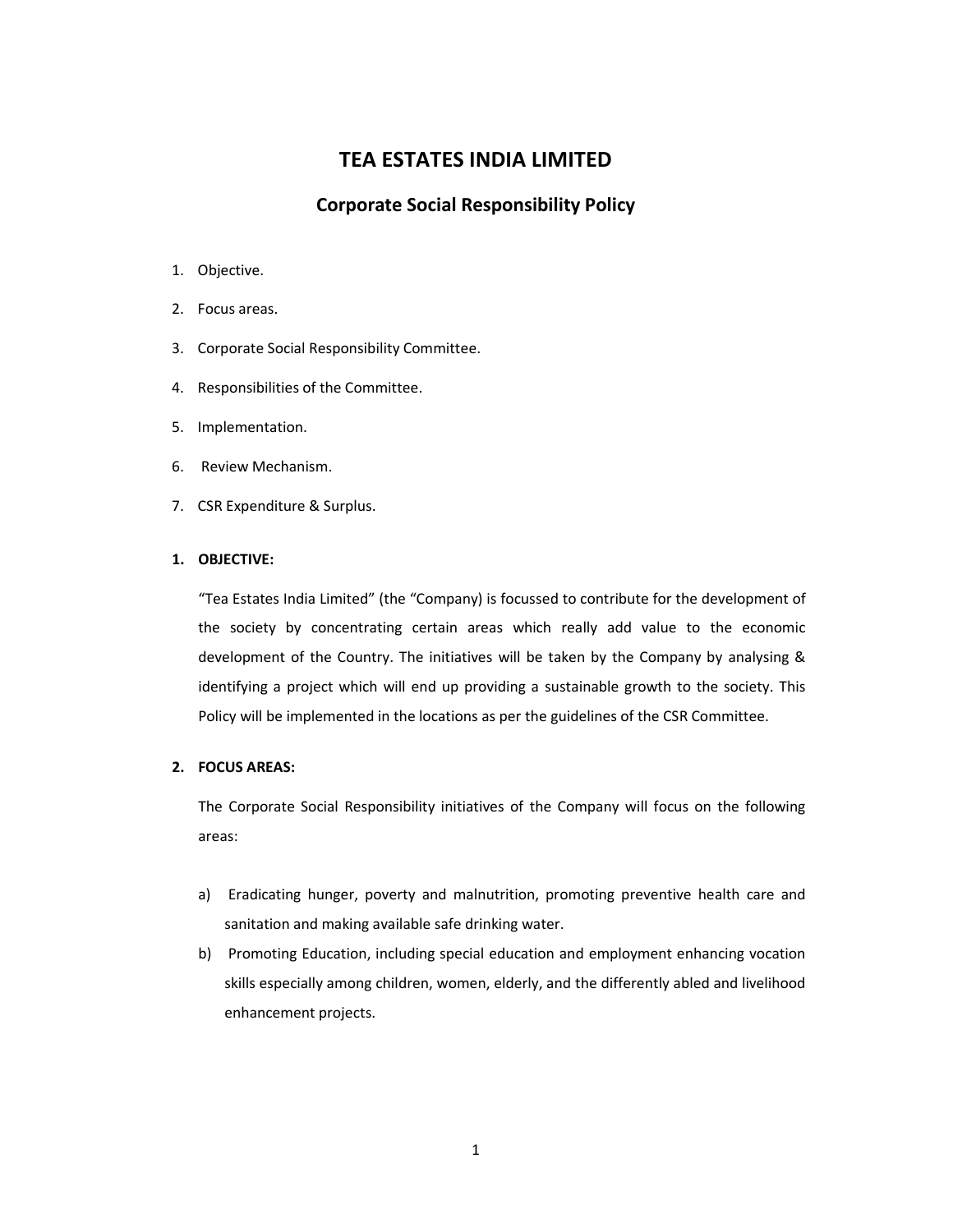- c) Promoting gender equality, empowering women, setting up homes and hostels for women and orphans; setting up old age homes, day care centres and such other facilities for senior citizens and measures for reducing inequalities faced by socially and economically backward groups.
- d) Contribution to the Prime Minister's National Relief Fund or any other fund set up by the Central Government for socio-economic development and relief and welfare of the Scheduled Castes, the Scheduled Tribes, other backward classes, minorities and women.

# **3. CORPORATE SOCIAL RESPONSIBILITY COMMITTEE:**

The Board of Directors of "Tea Estates India Limited" have formed a Corporate Social Responsibility Committee in accordance with section 135 of the Companies Act, 2013. The committee will consist of at least three Directors of the Company as members.

# **4. RESPONSIBILITIES OF THE COMMITTEE:**

The CSR Committee will carry the following responsibilities:

- To recommend to the Board of Directors, CSR Policy initiatives including the locations in which the implementation to be done.
- To recommend the amount of expenditure to be incurred on the activities.
- To formulate a transparent monitoring mechanism for implementation of the CSR projects or programs or activities undertaken by the Company.

## **5. IMPLEMENTATION:**

The CSR programmes will be implemented by the Company through the employees, agencies, registered trusts, foundations or charitable organizations as decided by the Board of Directors of the Company. The CSR initiatives will be suggested by the Company to those trusts for the implementation of the programmes in an effective manner.